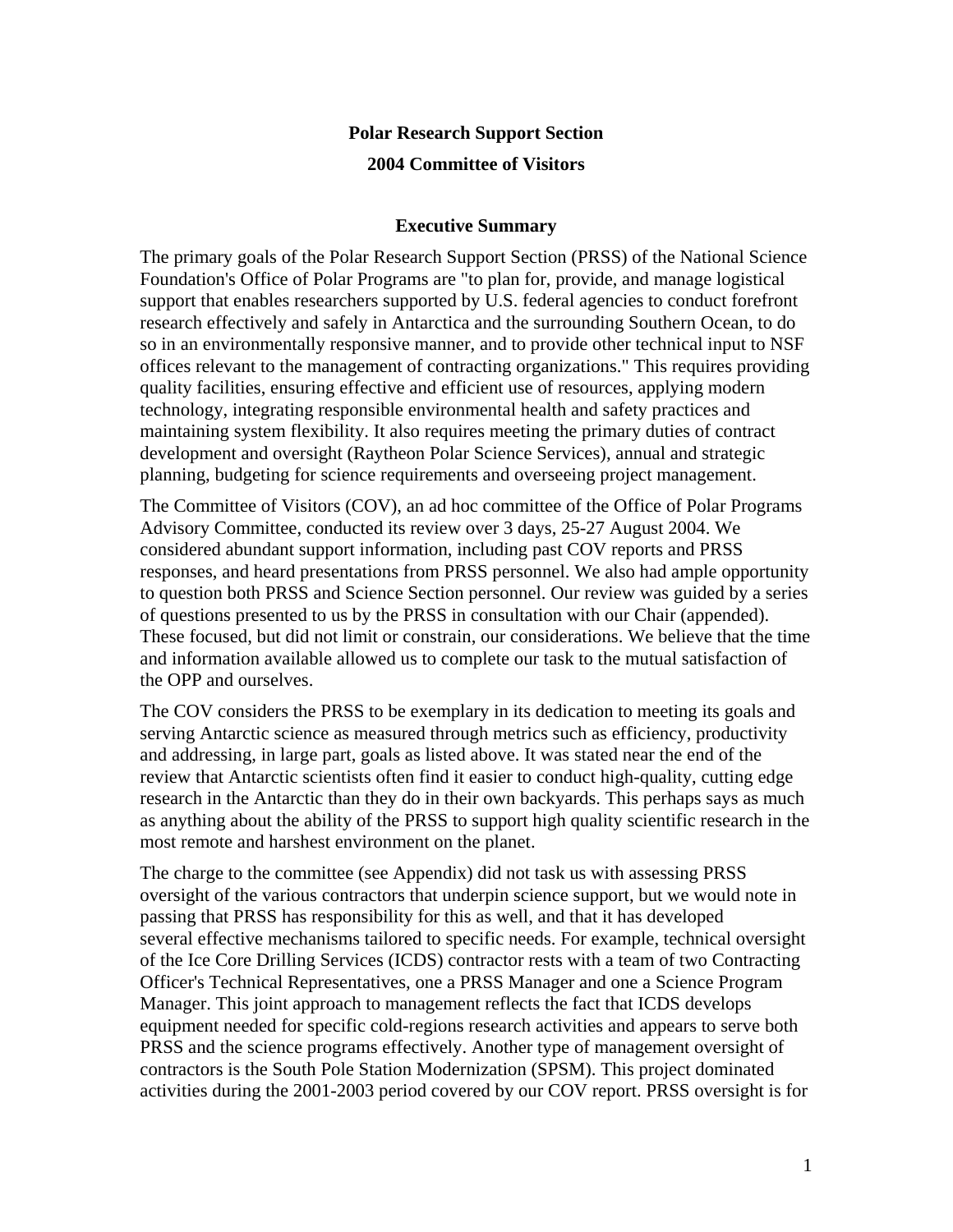the contractor, RPSC, rather than jointly with a science team. PRSS has assured that the project is proceeding well within cost and time estimates. The two types of management oversight (ICDS and SPSM) illustrate the complexity of responsibilities and high quality results from PRSS. The Committee did not look in depth at the relationships between PRSS and the support organizations it manages, focusing its efforts instead on how well PRSS achieved its overarching goals as stated above.

As we considered each question in detail, we identified aspects of PRSS performance that could be improved or restructured. These concerns are noted in the following report. Each question is followed by suggested answers or solutions, and concludes with one or more recommendations. In this Executive Summary, we list only those Major Recommendations that we feel are deserving of immediate attention, and we expand on them in more detail in the text. The Major Recommendations are not prioritized and are instead numbered relating to their appearance in the report. While the other recommendations throughout the document are important, we think that these will be more easily addressed, or that they may require consideration before implementation. An Executive Summary of the Major Recommendations was presented and discussed with the PRSS and Director Erb in our concluding session.

An issue that flavored our discussions during all three days concerned PRSS's ability to anticipate new trends in Antarctic science and then to prepare to support them. The concern is not as much with science that is proposed and funded as with the potential for the development of a scientific culture where ideas and innovations (including novel, but risky projects) are not being funded or proposed because potential PIs doubt there will be satisfactory logistic support from OPP. This culture can extend to panelists and reviewers and beyond to scientists external to OPP, ultimately resulting in decreased vision and innovation, which becomes unhealthy for all global science. A related issue is proposals that are declined because of overwhelming or unusual logistic needs. How much science is never pursued because scientists believe the proposal effort is unwarranted in light of the likelihood of rejection based on logistic constraints or because NSF declines support based on logistic cost estimates or logistic conflicts? Answers to these questions are difficult, but are vital to maintaining leadership in Antarctic science. The COV suggests a proactive effort for identifying these types of future support needs. We suggest (Major Recommendation 1) that this question might be addressed by jointly improving communications among scientists, PRSS and Program managers, who together consider emerging issues at the frontiers of Antarctic science, and the support elements needed to address them.

Our review also identified a systemic problem that we state here for emphasis: the continuing, or growing, difficulty of estimating the real logistic costs of supporting science projects that are being proposed, or have been accepted, for funding and are moving into the implementation stage. This issue is manifested by significant discrepancies between the cost estimates based on the Operations Requirements Worksheet submitted by the PI and the costs later defined by the Support Information Package (SIP) and was noted by Program managers and acknowledged by PRSS. It was not clear to the COV how much of the problem in estimating and tracking costs through the life cycle of a project was due to Raytheon Polar Services, to funding uncertainties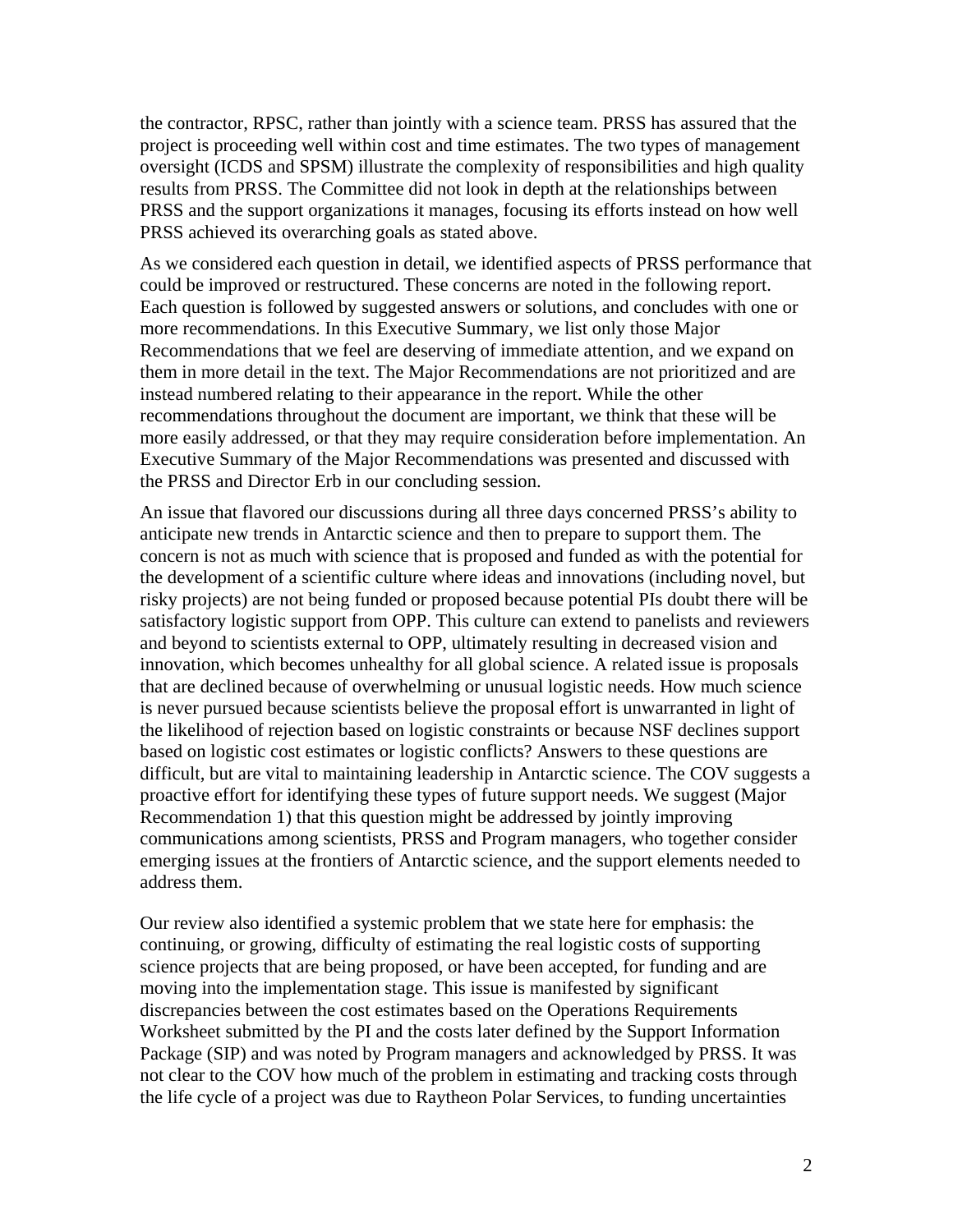(e.g., fuel costs) or to structural elements of science implementation. This issue requires continuing study (Major Recommendation 3).

The major and most important issue, now and for the future, is the pending crisis in icebreaker operations that are the basis for ocean and land- based science (Major Recommendation 5). We again note for clarification that the numbering of recommendations is aligned with the report structure and is not a prioritized list of recommendations. Major Recommendation 5, if not addressed as highest priority, will have major consequences for the United States Antarctic Program.

### **Major Recommendations**

- *1. Sponsor with the OPP Science section, a community-wide workshop, or series of workshops on Grand Challenges in Antarctic Science. (See detail in text Recommendation 1.1).*
- *2. Work with OPP Science section to identify logistical requirements and constraints in order to optimize USAP participation in the International Polar Year (IPY) and to provide support for collaborative international efforts funded by other nations. (See detail in text Recommendation 1.4*
- *3. Provide science program managers with a concrete estimate of funds available for project support, at the time of proposal evaluation*. *(See detail in text Recommendation 2.2).*
- *4. Identify and pursue supplemental funding for IT and IT security infrastructure. (See detail in text Recommendation 2.5).*
- *5. Continue to draw policy-level attention to the pending crisis of polar class icebreaker support to ensure the uninterrupted functioning of the United States Antarctic Program (USAP). (See detail in text Recommendation 3.1).*
- *6. Continue, and expand the Area Users Committees. (See detail in text Recommendation 7.2).*

### **QUESTIONS ADDRESSED BY THE NSF OPP COMMITTEE OF VISITORS**

# **1. Have the processes used by PRSS to establish its priorities been effective in capturing the long-term needs and priorities of the Antarctic research community?**

The COV regards this question as fundamental in assessing the performance of the PRSS in supporting Antarctic science and thus, we allocated a considerable amount of time for discussion. Another way of stating this question is to ask if PRSS priorities for support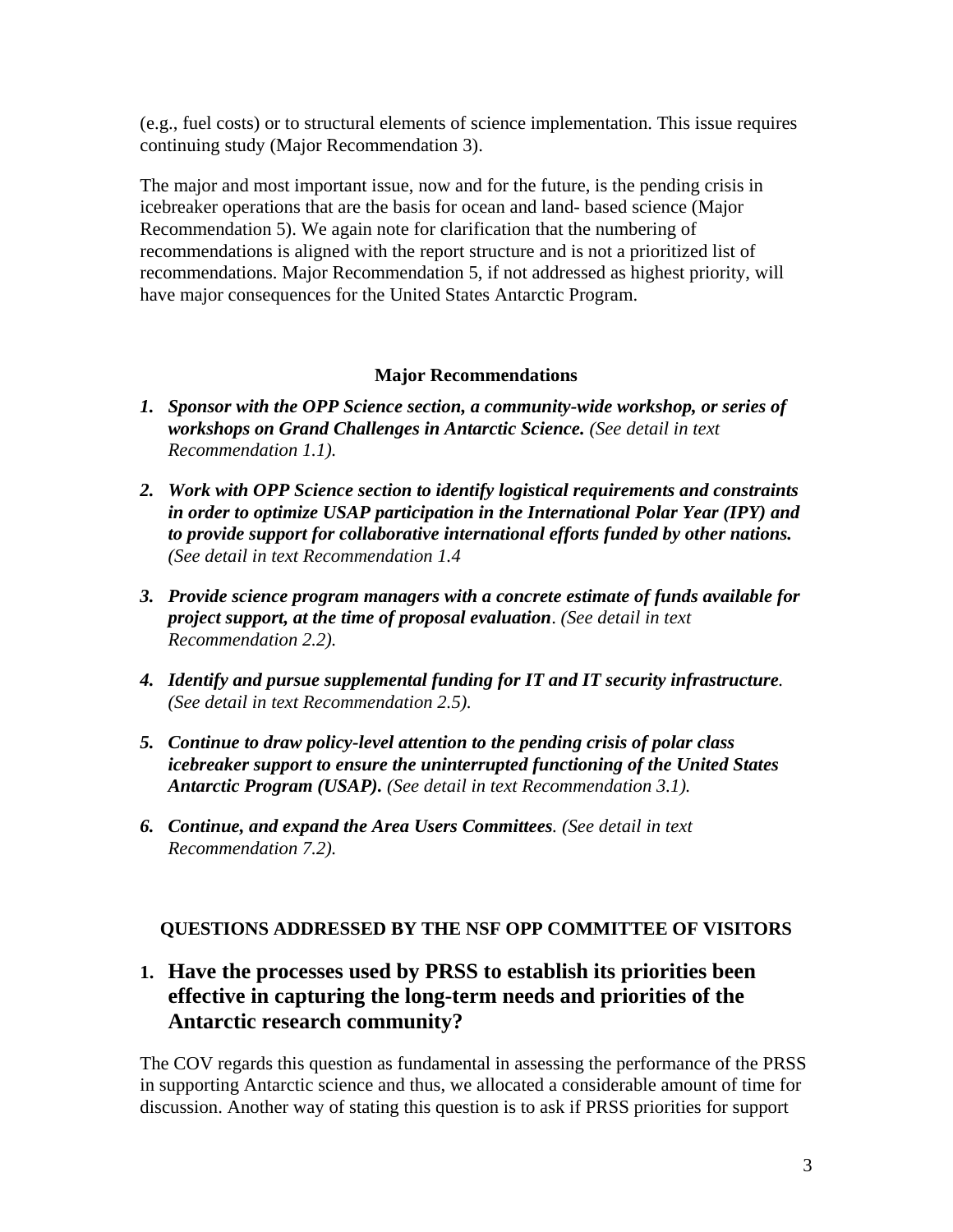and operations capabilities reflect the priorities of the scientific community and if scientific research is limited because of support and operational restrictions. In briefings from the PRSS and subsequent discussions, two separate dimensions to the question became evident. The first concerns the familiar, small-scale basic science traditionally encouraged and supported by the NSF. We find that priorities for such projects are effectively identified, and are well-supported by PRSS. A second, increasingly important class of scientific research includes larger-scale, longer-term, more expensive programs driven by environmental and societal needs (e.g., climate change) or very large programs addressing problems at the frontiers of science (e.g., ICECUBE). These aspects of Antarctic science are discussed in turn below. A final section examines opportunities presented by the International Polar Year.

#### *Individual and small group projects (e.g., cruises, LTER etc).*

Both the NSF in general and the OPP are still overwhelmingly focused on small-scale projects that arise through the normal proposal process instigated by individual investigators. In this scale of projects we include not just single-PI projects, but also collaborative research, individual oceanographic cruises and multicruise programs (e.g., JGOFS and GLOBEC) and other multidisciplinary programs (e.g., LTER) costing  $\leq$  \$1-10M/year. The existing planning and support structure within the USAP is geared to address this brand of science and does an outstanding job of supporting individual PIs and "small" programs in Antarctica.

The remote location and extreme climate of Antarctica present special challenges and barriers to scientific investigation, especially as advanced technologies ranging from broadband data communications, large-scale computing, and sophisticated analytical instrumentation to genomic, chip-based techniques become increasingly in demand. The PRSS and RPSC have performed heroically in maximizing scientific success and productivity of these programs, while ensuring the health and safety of the investigators and support personnel, as well as protecting the Antarctic environment (see also Questions 4-6). In this, we can conclude that the USAP is indeed science-driven. The USAP remains at the leading edge of international Antarctic science, and as concluded in the 2001 COV review, this indicates that the PRSS must be doing its job.

How are priorities of the scientific community for this kind of science identified and addressed by OPP and PRSS? These priorities are most commonly transmitted to OPP via the individual proposal process. Besides innovative, basic-science proposals from PIs, the OPP also depends on community workshops to generate reports that encourage new programs from specific segments and disciplines in the community (e.g., WAIS Cores, Winter Science in Antarctica, Subglacial Lake research). The large collection of workshop listings and associated reports included on the COV resource CD-ROM attests to the effectiveness of this grassroots mechanism for initiating new science programs within the familiar NSF funding structure. Thus, to the extent that individual PI plans and workshops reflect the near- and long-term priorities of the community, and to the extent that they result in viable proposals, these interests enter the funding process.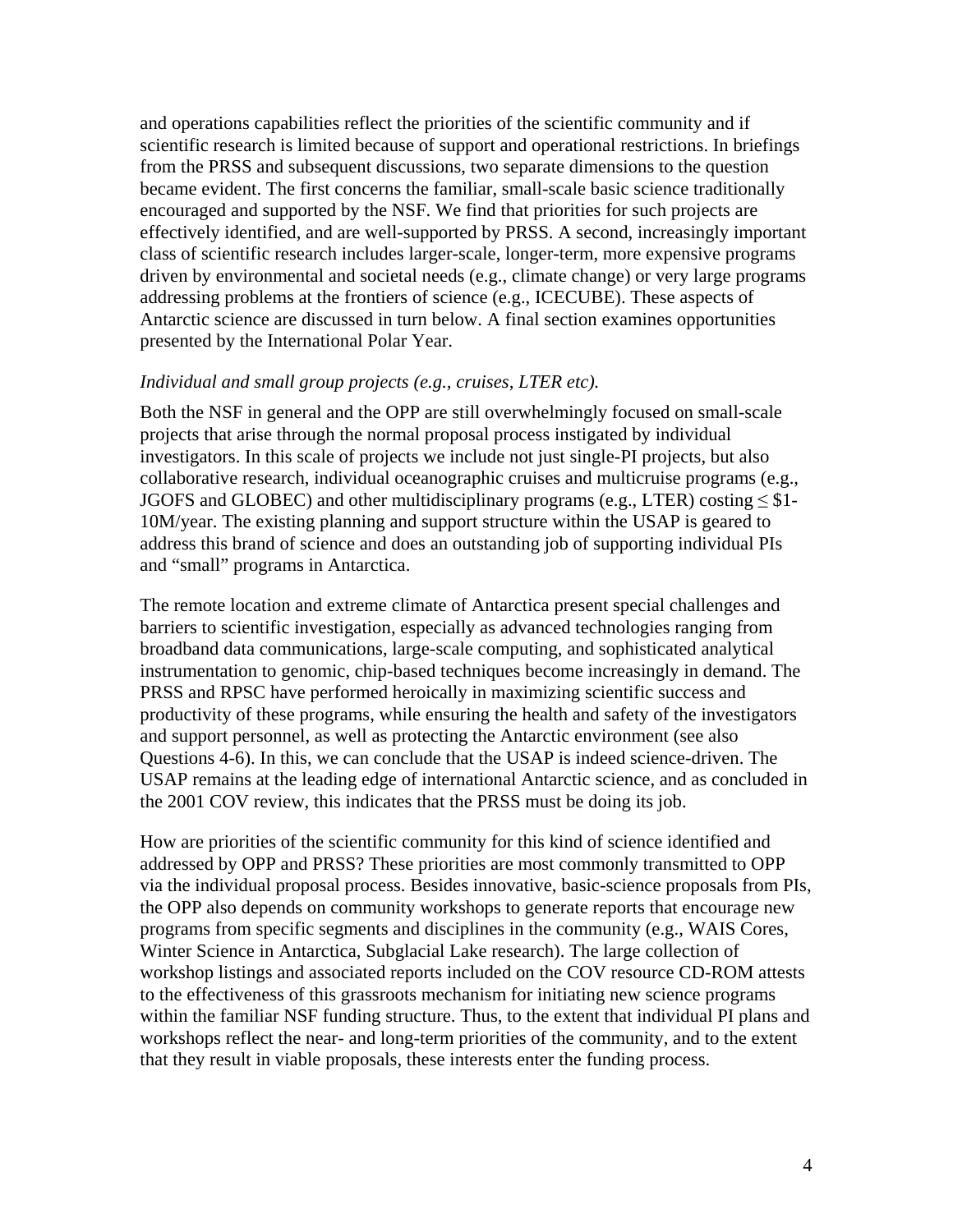#### *Identifying cutting edge science and proposals requesting unusual logistic support and ensuring they get proposed and accomplished.*

A significant amount of science that PIs want to do may not be proposed, and is never pursued, because of the known or perceived inability of the OPP to support it technically and logistically. In this respect, one could conclude that cutting-edge scientific projects are limited by logistic capabilities; i.e., the USAP is driven by logistics rather than science *per se*. There are several different aspects to this problem. First, it appears that investigators currently active in the Antarctic are well aware of existing limitations and rarely submit proposals requesting support that will be difficult to provide, for fear of having the proposal declined on the basis of logistics. The separation between the Science and Support Sections within the Antarctic Program, limits an important mode of communication between the research community and PRSS. Second, existing limitations may prevent researchers from outside the Antarctic science community who are naïve of these limitations from receiving support, depriving the community of valuable opportunities for scientific infusion and exchange of ideas. Third, even for proposals considered for support, constraints within PRSS or logistic commitments made during the time lag between filing of the Operational Requirements Worksheet and the approval of the Research Science Plan, may result in scaling back or eliminating innovative new science and advanced research components with unusual logistic requirements. The separation of science funding and logistic planning functions in the USAP, the resulting uncertainties in the cost of complex projects, and decisions regarding "supportability" made by PRSS may eliminate more innovative, complex or challenging proposals, in particular those with the tight timelines and uncertainties in the estimation of associated costs at all levels.

Question 1 highlights the long-term needs and priorities of the scientific community. The COV asked if a Long-Range Plan exists for scientific research in the Antarctic. The answer is no. The OPP has not commissioned such advice because it does not want to be in the position of driving the science, preferring instead to encourage "bottom-up" inputs from the community at large. We believe that considering such a plan, particularly with regard to future logistic requirements, would benefit the scientific community and the PRSS. A joint workshop bringing together scientists with the OPP Science and Support sections would enable PRSS to learn about new ideas and Grand Challenges at the cutting edge of Antarctic science before they reach the proposal stage. Additionally, it would allow scientists to learn about existing support capabilities, and describe the challenges to move to the next level of Antarctic science. A good example is the series of Frontiers Workshops sponsored by OCE in the 1990s and the National Research Council's Space Studies Board Decadal Surveys in Solar System Exploration within the planetary sciences community (www.nap.edu/books/NI000529/html/).

Better understanding and projections of the actual costs of doing field and lab science in Antarctica remain as a significant barrier to improved planning and implementation. These shortcomings often result in underestimating costs as funded proposals are translated from the ORW to the SIP stage of implementation. At the proposal evaluation stage, science program managers need a reasonably accurate estimate of support costs to assure that novel, but perhaps expensive, science can be incorporated. In turn, PRSS and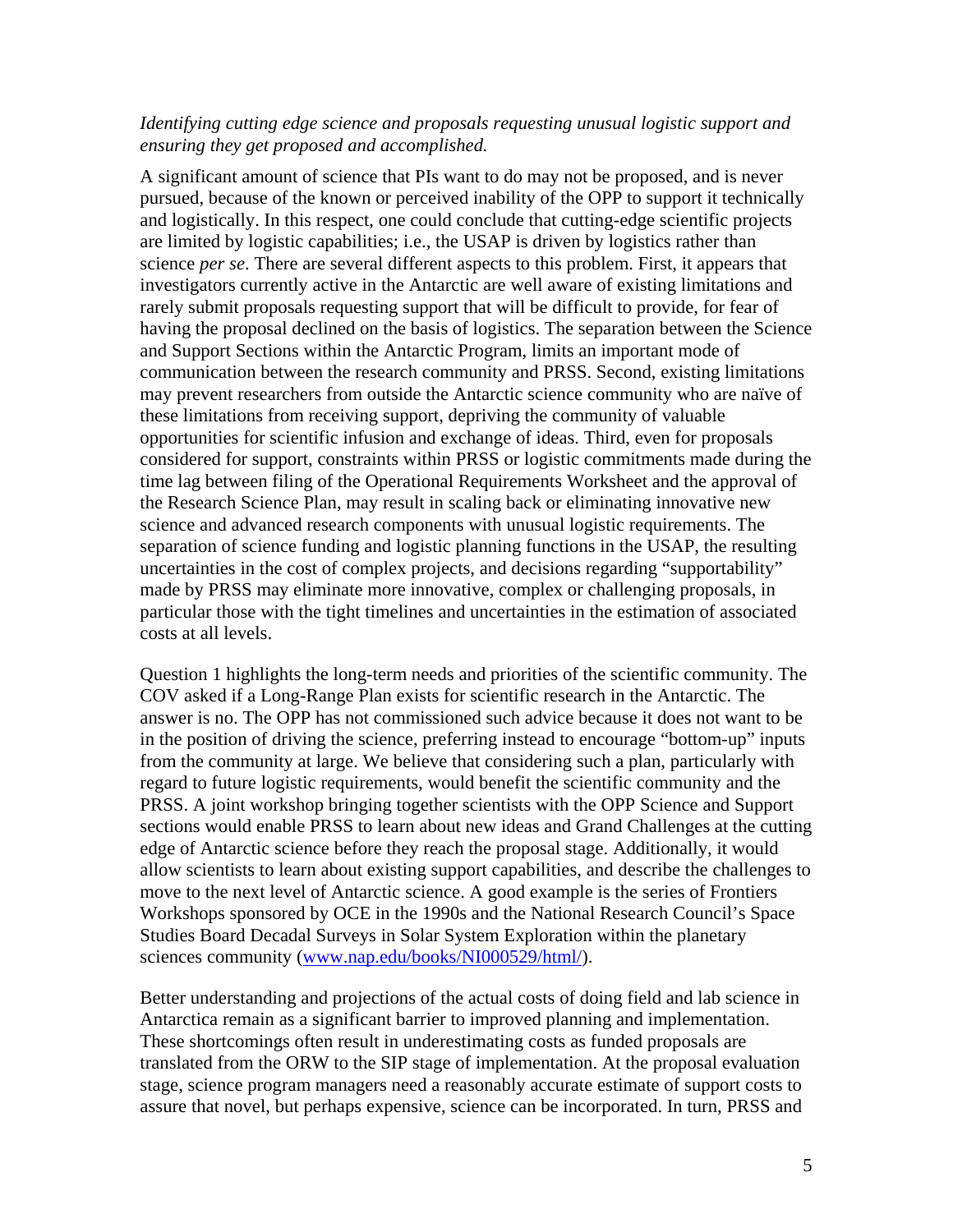RPSC personnel need to be more closely informed about the science being considered and proposed for the future by the community, in order to make better cost projections and to prepare for future logistic needs.

**1.1 RECOMMENDATION:** *Sponsor with the OPP Science section, a community-wide workshop, or series of workshops on Grand Challenges in Antarctic Science. The goals of the workshops are to identify and match emerging areas of inquiry with the support requirements necessary to enable the science. Participants should include those within and beyond the Antarctic community. The process used by PRSS for evaluating, assessing and implementing recommendations from workshops should be clear and available to the community.*

### **1.2 RECOMMENDATION:** *Become more efficient and accurate in providing timely support cost estimates and innovative in enabling more complex projects.*

As part of its strategic planning efforts, OPP and PRSS can enable new breakthroughs in science. To this end, OPP and PRSS need a mechanism to move from reacting to the infrastructure needs specified in current proposals to being more proactive in future support needs. The COV also suggests that PRSS additionally be outward looking in its infrastructure investments, so that it is positioned as part of its long-term strategy to consider opportunities for research at new locations "South of 60°." The COV believes there is a need to provide opportunities for researchers to go to new regions on the continent and ocean, but projects are now constrained to locations for which current logistic support or permanent infrastructure exists. While it is reasonable to place emphasis on the maintenance, modernization and incremental enhancement of existing infrastructure, now is the time to begin consideration of developing new infrastructure at new locations where researchers need to conduct research.

### **1.3 RECOMMENDATION:** *Based on input from the Science community, PRSS should take a comprehensive "South of 60°" look at other opportunities for infrastructure development to encourage the submittal of proposals that stretch the bounds set by current support limitations.*

The International Polar Year (IPY) proposed for 2007-08 commemorates the first IPY of 1882-83 and the 50th anniversary of the 1957-59 International Geophysical Year. A large array of programs and projects has been proposed at the international level, and planning within the USA (under the auspices of the three National Academies) is being advanced. Research in the Census of Marine Life is involved in IPY, and a circum-Antarctic cruise has been planned. While there is no current commitment for significant separate funding for new projects, much can be accomplished by appropriate planning and reallocation of OPP resources. The IPY represents a valuable opportunity to expand public understanding, appreciation and support for Antarctic research, and is a novel jumpstarting mechanism for encouraging novel new science through new national and international collaborations.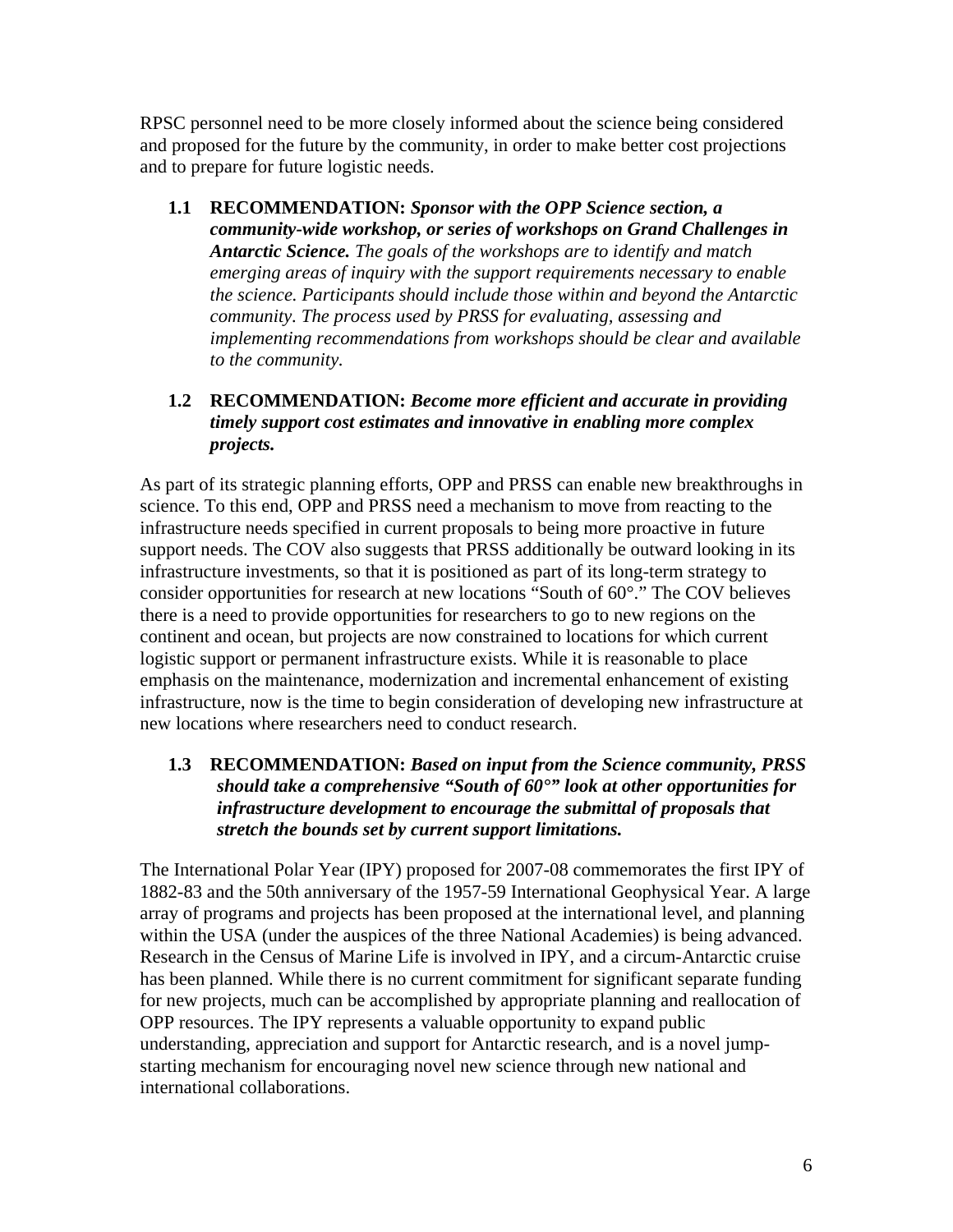**1.4 RECOMMENDATION:** *Work with OPP Science section to identify logistical requirements and constraints in order to optimize USAP participation in the International Polar Year (IPY) and to provide support for collaborative international efforts funded by other nations. Schedule ship time and allocate space at the continental base.*

# **2. Has the balance between PRSS funding for support of specific science needs and investment in general infrastructure been appropriate?**

One considerable improvement in managing the PRSS budget during the past three years was the institution of: (a) the decision matrix for initial project prioritization / selection spreadsheet; and (b) Project Selection Scores spreadsheet, noting which PRSS projects have been funded in FY03 and FY04. However, it is unclear to the COV if the balance between PRSS funding for support of specific science needs and investment in general infrastructure has been appropriate. This is partly because the operations budget does not clearly distinguish between funds that are allocated to directly support science projects and those necessarily allocated to operations and maintenance of core facilities. Establishing separate budgets for these activities, even at an informal level, would enable PRSS to track the funds that support science and those that support general operations, ensuring that PRSS is better able to keep an appropriate balance. Additionally, the COV suggests that the direct science support budget be identified and established ahead of time (and made known to the PRSS Research Support Manager early on) to facilitate science planning and funding decisions.

- **2.1 RECOMMENDATION:** *Separate items in the PRSS budget that directly support science versus those that do not. The ratio between these parts of the budget should be documented and justified.*
- **2.2 RECOMMENDATION:** *Provide science program managers with a concrete estimate of funds available for project support, at the time of proposal evaluation. Determine the proportion of the PRSS budget that directly supports science beforehand to assure flexibility for funding innovative science. This requires an accelerated pace of project costing by PRSS and RPSC. The direct science support budget should become part of each budget cycle so that logistics costs can be identified in order to facilitate long-term projects.*

During the three-year period of review there have been increased infrastructure developments. For example, PRSS has developed telemedicine capabilities that led to a clearer understanding of communication bandwidth requirements; the Pegasus runway was enhanced; the seven LC-130s currently in operation have been refurbished; and PRSS has initiated a mechanized South Pole traverse capability. All of these infrastructure and support initiatives demonstrate that PRSS is being strategic in its efforts to better support quality science in the Antarctic.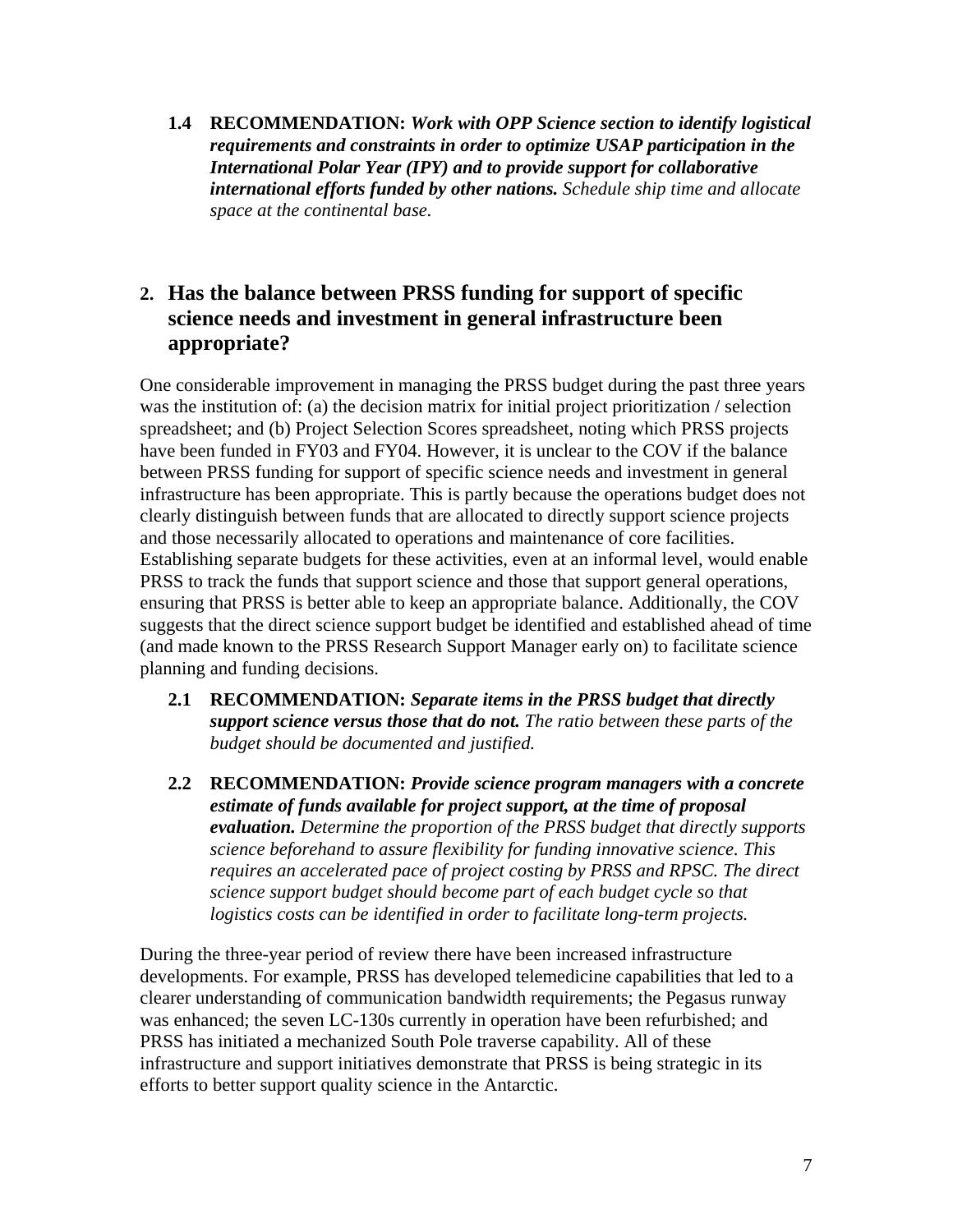A challenge facing OPP PRSS is to invest in IT and business management while balancing and ensuring the quality of science. IT requirements vary among users. The COV suggests conducting a data assessment that would serve as a baseline to inform IT management in support of science. At a time when IT infrastructure has not been growing and expectations are rising, PRSS has identified the need for major systems replacement. This is because the present legacy systems are no longer being maintained adequately and yet these systems are still being used. PRSS must inevitably be prepared to support bandwidth management. Moreover, there is a need to have systems that better support financial management within PRSS. The target expenditure is large, and the effort requires a good bit of BPR (Business Process Reengineering). An ERP (Enterprise Resource Planning) system is also required.

### **2.3 RECOMMENDATION:** *Make multi-year plans for IT acquisition and upgrades, and plan investment accordingly rather than pursuing an incremental "patch and upgrade" approach***.**

During the past three years, PRSS faced formidable challenges, ranging from limited IT funding and lack of technical understanding on the part of client scientists. On May 3, 2003, the NSF South Pole station's network was compromised by a hacker who stole scientific information and attempted to ransom it. On May 12, 2003, the director of OPP issued a memo directing all systems connected to the South Pole station network to identify and correct all known vulnerabilities. Over 100 vulnerabilities were subsequently identified and are being addressed. The May 2003 incident resulted in a demand for "immediate security" and scientists' awareness and acceptance of new and increased security. The NSF and RPSS recently instituted an information security awareness program to ensure that grantees are aware of and able to follow NSF information security policies and best practices. In instituting best practices for security, OPP and PRSS have made significant progress in spite of the aforementioned challenges.

Communication connections and bandwidth vary greatly at the NSF's three Antarctic science stations. Bandwidth management will require increased attention during the coming years. There is an aging IT infrastructure at the McMurdo station; and the network at all three stations as well as that of the science vessels requires overhauling. For example, the Crary Lab network currently suffers from congestion; Palmer station needs network upgrades; and the science vessels lack the same 24/7-communication capability currently available on tourist ships operating in the same regions.

McMurdo Station has a single T1 that is currently managed with time division multiplexing. The IP networking sub-channel is about 968 kb/s, and there is about 334 kb/s locked up for conventional PSTN telephony (compressed speech). This link is oversubscribed for inbound IP and outbound telephony traffic, and PRSS is currently conducting systems studies to determine the best approach to increase bandwidth. Money and time to work the solutions are the predominant challenges. In short, McMurdo needs more bandwidth and the network needs to be examined and scientists consulted concerning future field opportunities and concomitant IT requirements.

In 2002, PRSS modernized the Palmer station satellite communications with a state-ofthe-market C-Band satellite earth station for commercial fixed satellite service. The link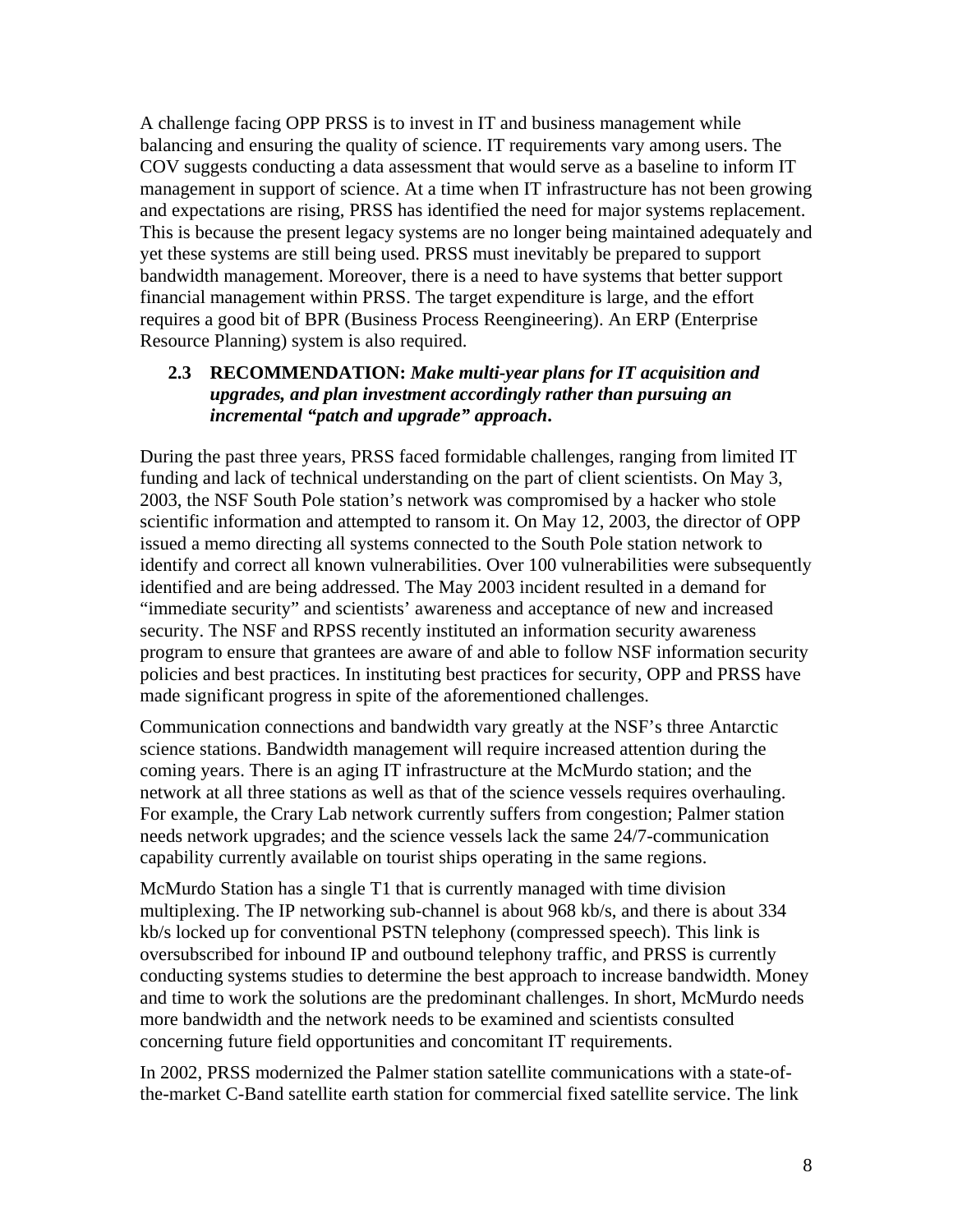is all IP, and running at 384 kb/s. It provides VoIP phone service, general Internet, and on-demand tele-medical video teleconferencing (the VTC preempts all other bandwidth applications). The earth station is designed to operate up to a T1. When Palmer grows, PRSS will need to buy more satellite bandwidth.

Total coverage at the South Pole station has dropped to 10-11 hours. OPP lost access to the LES-9 satellite that was used to move email at the beginning of the viewing window day. The added time of day coverage that LES-9 provided that did not overlap the next satellite in view (MARISAT-2) is approximately 2 hours.

### **2.4 RECOMMENDATION:** *Invest in upgrading and modernizing the IT infrastructure at each of the three NSF Antarctic Science Stations.*

Identifying and pursuing supplemental funding will aid PRSS in addressing IT infrastructure upgrades and modernization. The balance appears to be acceptable for now, but everything is clearly stressed and a leap in IT demands is anticipated in the coming years. Because money is tight, PRSS is having to micromanage budgets for small projects. For example, IT security is currently tracked as a project on the PRSS Project Prioritization/Selection spreadsheet rather than as a sustaining activity. This is of concern because it suggests that money that could support science is being invested in short-term IT support. PRSS needs more money for IT infrastructure upgrades and modernization, and should develop a convincing strategy documenting the investment and how it affects the quality of science. Finally, pursuing external supplemental funding and leveraging potential partners (e.g. NASA, USAF, NOAA, etc.) will better position PRSS to make bold science support infrastructure investments for the future.

**2.5 RECOMMENDATION:** *Identify and pursue supplemental funding to ensure increased funding for IT and IT security infrastructure. Budget IT funding annually as a sustained operational expense rather than as line item projects.* 

# **3. Once science projects have been recommended for funding, does PRSS plan and implement them effectively so that the research goals are achieved?**

PRSS has shown dedication and full commitment towards achieving the research goals of the United States Antarctic Program. It works from the ORW through to SIP via the POLARICE data portal, with environmental concerns raised and addressed at each step. The data are checked against the original proposal to ensure that the logistic requirements are accurate and adequately addressed. PRSS also identifies alternate approaches to research support, and then evaluates these in discussion with the program managers and PIs. PRSS recognizes the inherent uncertainties associated with some types of Antarctic research, particularly weather-dependent operations, and has shown necessary flexibility and willingness to help PIs adjust their science activities to these conditions.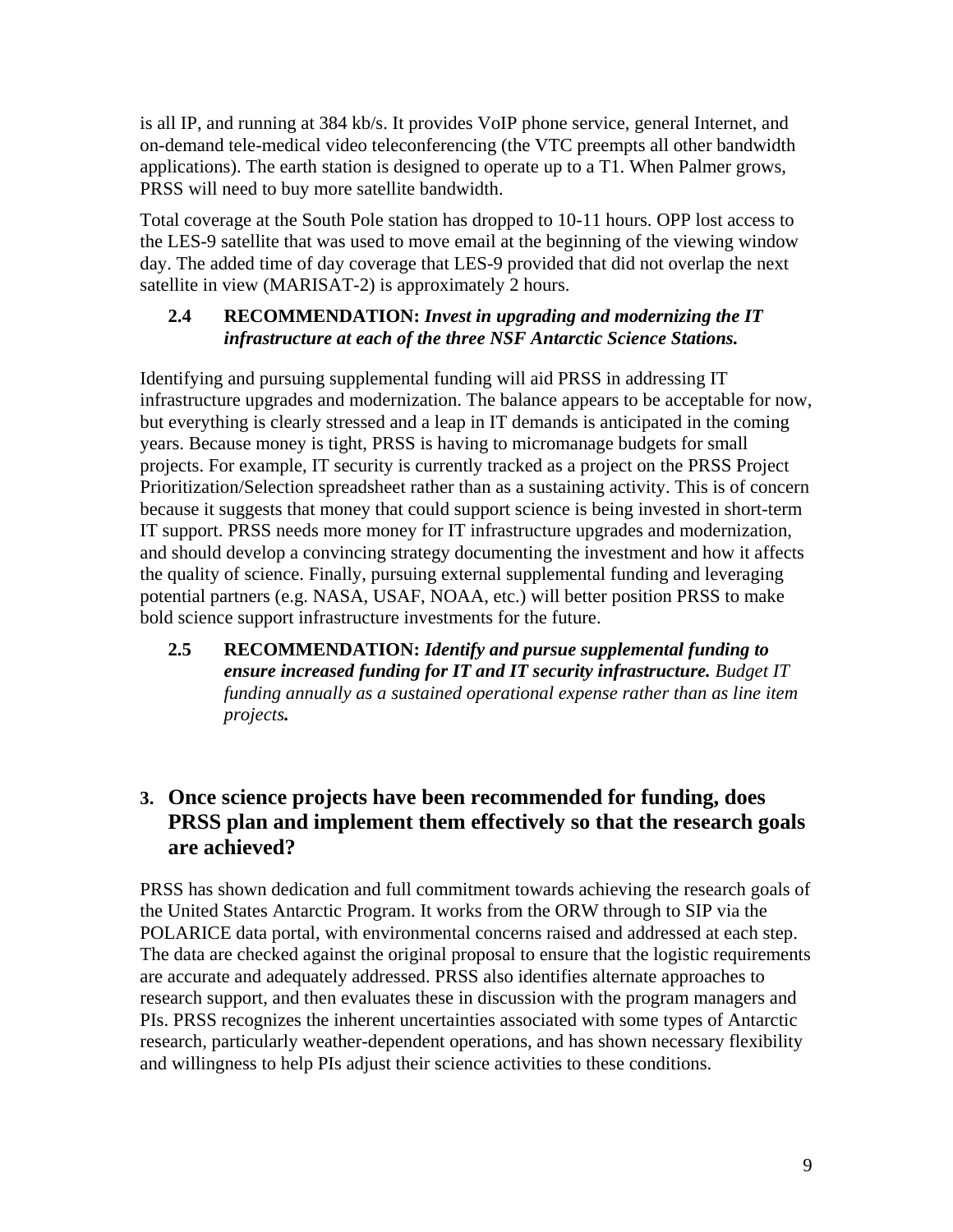Evaluation of logistic services is provided through discussions during the season, out briefs at the end of the field operations, and via direct communications between the PIs and program managers. These comments feed back directly into the annual evaluation of the contractor, but can also lead to immediate adjustments during the field season. The Raytheon planning group offers an important approach towards providing logistics expertise and advice, and a mechanism for effectively planning next season's activities.

Logistic planning requires considerable background knowledge and experience in Antarctic operations. NSF-OPP has a team with an enormous depth of experience in Antarctic science as well as in logistics to aid this process. Due attention should be given to maintaining and developing equivalent (or even enhancing) expertise in the event of key individual retirements or departures. As a result of the above, PRSS and their contractors provide USAP science teams with outstanding support in one of the world's most challenging environments. However, we tender recommendations as outlined below to improve planning and implementation of the science programs.

### *Icebreaker support*

Icebreaker operations are critical to U. S. Antarctic research because of the essential logistical support they provide to land-based as well as ocean science activities. The COV has been informed that only one polar class icebreaker is currently available for Antarctic support. Loss of service from this single vessel before the delivery of fuel to McMurdo would trigger a crisis, likely causing an immediate halt to a significant portion of science funded by the USAP.

During the 2001-2003 period the Polar-class icebreakers experienced challenges due to ice conditions and vessel maintenance. The difficult ice conditions have abated but will likely recur and the USCG icebreaker fleet is not prepared to meet them. The ships are within 2-3 years of their design lifetimes and there is no plan for replacing or refurbishing them. Without the ice-breaking capability provided by these ships, McMurdo Station and the new South Pole Station cannot be re-supplied and could not continue to operate at more than a fraction of their current levels. This could also severely impact other international programs.

In addition to the operational concerns and challenges, the NSF is being asked to fund a steeply increasing fraction of the USCG vessel costs, including ship maintenance costs. The COV learned that NSF and the Coast Guard senior leadership are working with the Office of Science and Technology Policy to initiate policy level discussions within the government to address this pending crisis.

**3.1 RECOMMENDATION:** *Continue to draw policy-level attention to the pending crisis of polar class icebreaker support to ensure the uninterrupted functioning of the United States Antarctic Program (USAP). At the same time, all alternatives to mitigate the potential impacts of impaired ability to supply fuel to McMurdo Station should be explored.*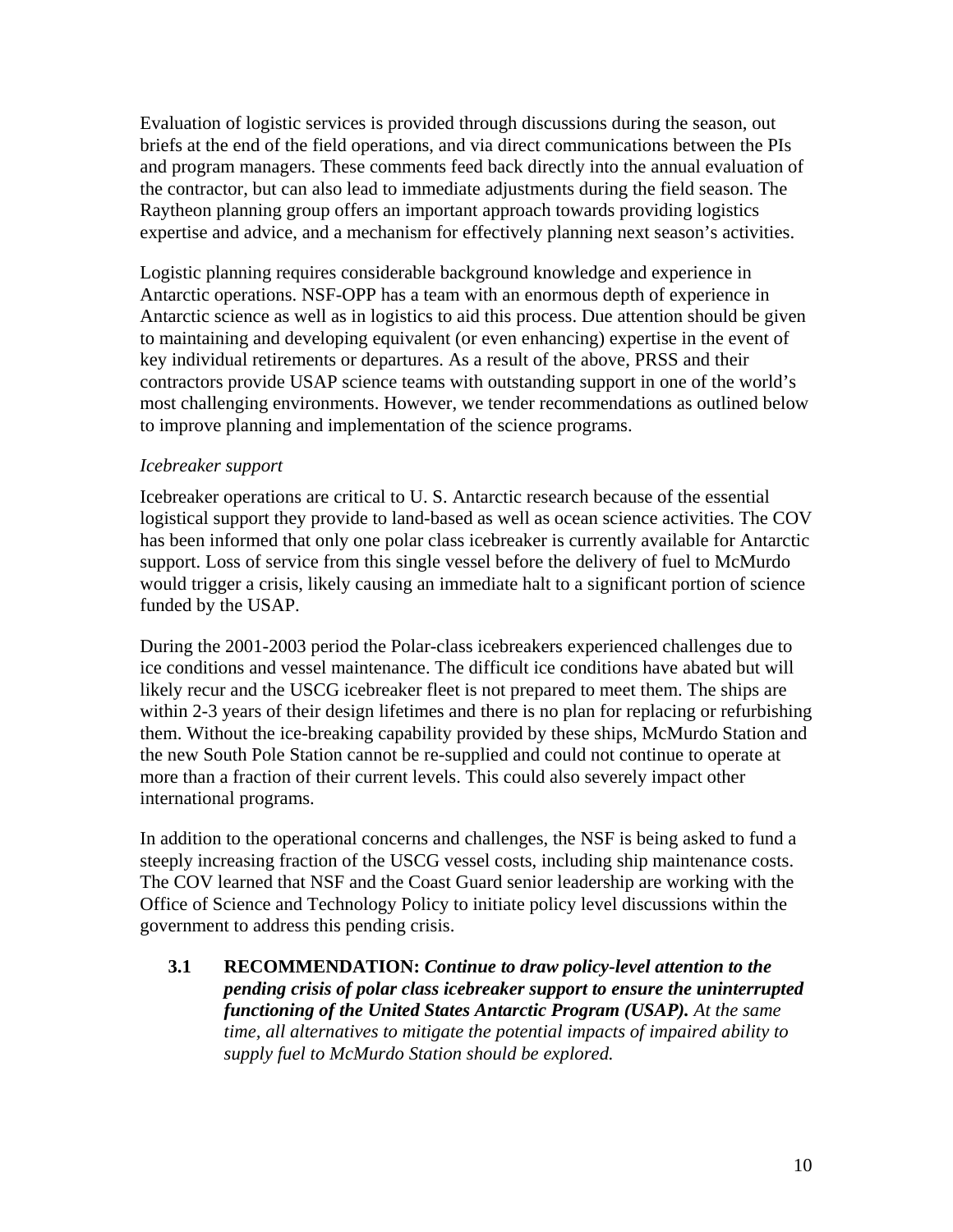The latter action may include: (1) Extending the fuel storage capacity at McMurdo to last over two full seasons, (2) Developing a strategy to reduce fuel consumption (conservation efforts, alternative energy supply options, etc.) in case resupply may not be possible during a given summer season, and (3) Exploring other supply options, including different offloading locations and strategies. Efforts by PRSS to continually improve ice runway operation extend runway lifetime and develop more efficient transfer of personnel and cargo coming into McMurdo by air may help address the larger-scale supply problems.

**3.2 RECOMMENDATION:** *Explore different options for fuel supply to McMurdo Station. Considering PRSS' potentially limited resources, an adhoc panel consisting of scientists, engineers and other experts may aid in exploring and developing potential solutions.* 

### *Project cost estimation*

PRSS has been very effective in deploying small experiments at the three stations (McMurdo, Palmer, and South Pole) and field camps. Working with RPSC they have developed a sophisticated system that deals effectively with the requirements of most projects. However, larger projects or those with new or specialized needs can be delayed because they are not sufficiently well understood in terms of support costs and field requirements until well after they have been proposed or even funded.

**3.3 RECOMMENDATION:** *Develop a mechanism that delivers an accurate and timely workup of the full costs of supporting a project, including the logistics and field-support cost. Given the June submission date for proposals, having a 90% estimate of the total cost and support for the project shortly after the proposal is recommended for funding would provide the timely feedback now needed. It is expected that such a comprehensive workup, however, would not be scheduled until after the project had been approved or at least short-listed.* 

### *Deep field LC130 air support*

LC130 deep field operation capabilities, specifically open field landings, have been reduced in recent years, and this has affected the ability of field parties to achieve their science objectives. There appears to be a need for additional training of air crews, for example in recognition of ice features, snow mechanics and landing on unprepared ice surfaces. A core cadre of highly experienced pilots should be developed and maintained for deep field operations.

**3.4 RECOMMENDATION:** *Consult with the Air National Guard to better define the capabilities of the LC130 for open field landings, including developing a protocol for this type of operation. If it becomes apparent that the Air National Guard is not well- suited to provide open field landing air support, PRSS should explore other options.*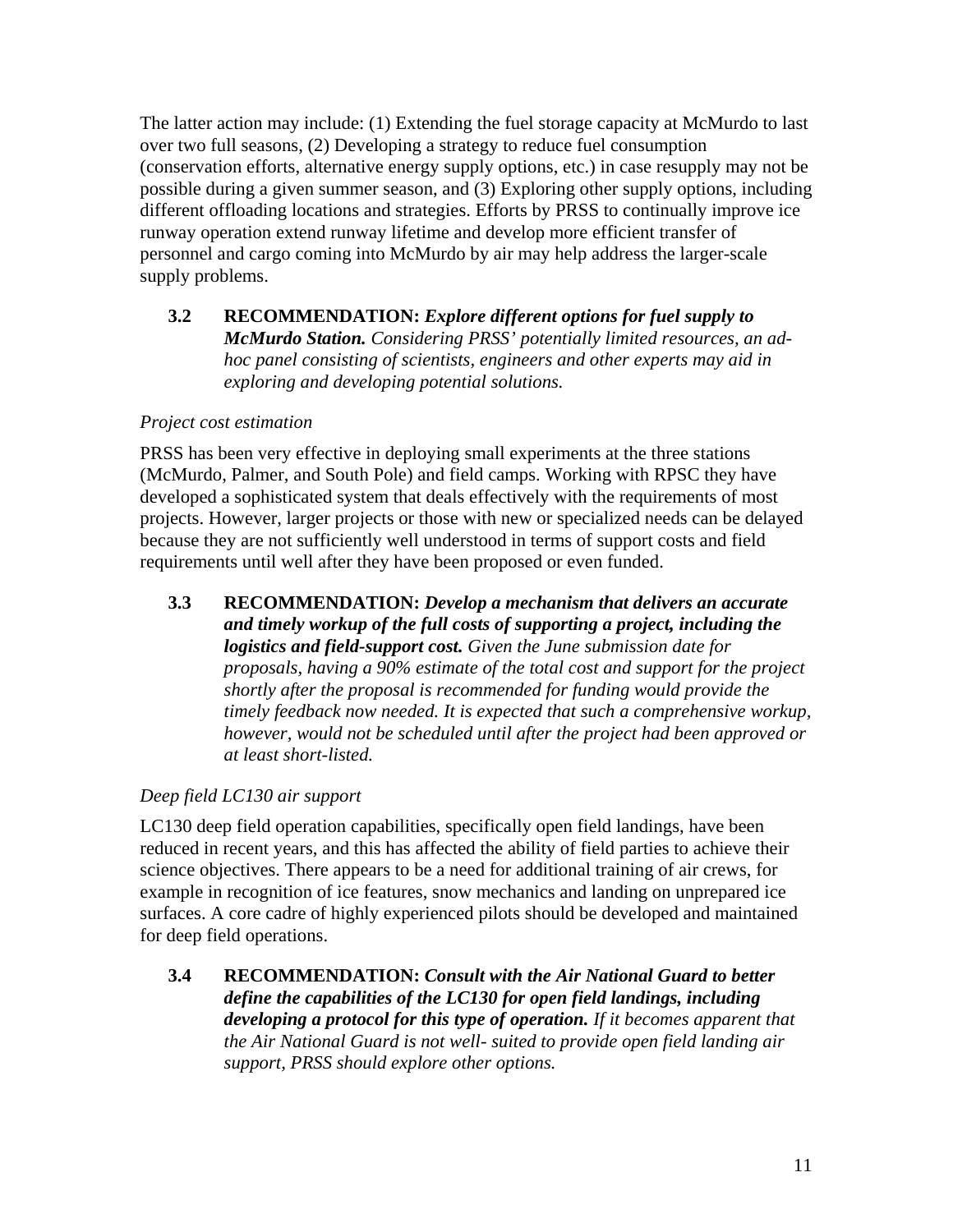#### *Air Support Flexibility*

Intracontinental LC-130 flights cannot be scheduled on Sundays, which eliminates a significant fraction (14%) of the limited flying time available in a given field season. This scheduling constraint may simply reflect a longstanding tradition that can be changed, or it may be the result of personnel, maintenance and other operational issues that should be addressed.

### **3.5 RECOMMENDATION:** *Explore whether Sunday flights can occur in cases where weather, aircraft maintenance or other issues have caused delays in the implementation of science programs.*

### *POLARICE*

The POLARICE data acquisition system has already evolved considerably but requires ongoing major improvement. Researchers find it to be slow, rigid in its data entry requirements, time-consuming and not always compatible with specific requirements; e.g., the itinerary system is not appropriate to ship-based operations, it will not accept spreadsheet entry of consumable lists, etc.

### **3.6 RECOMMENDATION***: Implement a major re-evaluation and improve POLARICE, with emphasis on usability.*

# **4. Does PRSS plan for and implement science support and operations with appropriate regard for environmental issues (or without creating adverse environmental impacts).**

During the past three years, the U. S. Antarctic Program has been a leader in environmental stewardship and implementation of environmental protocols in Antarctica. A pioneering and detailed environmental management plan, the Antarctic Specially Managed Area (ASMA) was designed and implemented for the environmentally sensitive McMurdo Dry Valleys area and will serve as a model for the conservation and protection of other environmentally sensitive regions in Antarctica and elsewhere. The early adoption of an 'Environmental Code of Conduct' formulated at a series of workshops initiated and funded by OPP provided immediate awareness for increased environmental protection for the Dry Valley region. The USAP spearheaded collaborative international activities to promote the long-term environmental health of Antarctica. Detailed "comprehensive environmental evaluations" were prepared for two major projects during the past three years. Grantees presently must document and justify any potential environmental impacts produced by their projects and an extensive recycling program exists for the Antarctic stations and field camps. All of these actions have resulted in an overall increase in the level of environmental awareness across the international Antarctic community. NSF currently has the opportunity to influence environmental regulation of tourism activities in Antarctica, and the committee suggests that NSF OPP continue to play an international leadership role in this arena.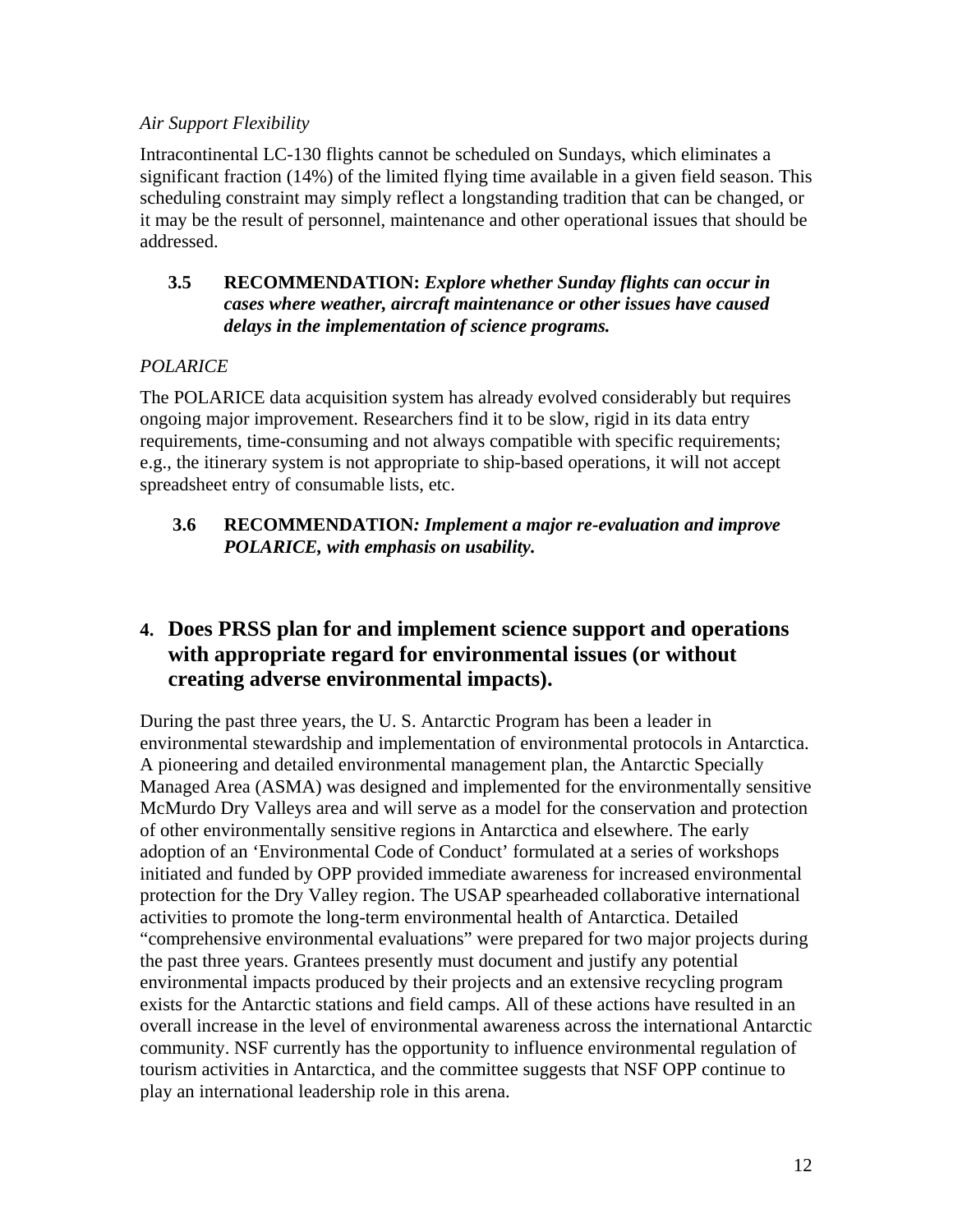The COV notes that the NSF and USAP deserve increased national and international recognition for their exemplary efforts in the area of environmental stewardship, particularly in view of the planned increase in research activities by many nations for IPY in 2007- 2008.

**4.1 RECOMMENDATION: Increase publicity for USAP environmental excellence.** *NSF can increase national and international public visibility of the USAP's Antarctic environmental policies and successes through their Office of Legislative and Public Affairs, perhaps in conjunction with IPY press releases.* 

Despite these successes, there have been a series of environmental problems that have arisen during the past three years. The level of coordinated response to these problems has not always been satisfactory, and the protocol for responding to environmental disasters has been changed to be more flexible and appropriate for the Antarctic environment.

### **4.2 RECOMMENDATION:** *Maintain environmental vigilance and take leadership in improving environmental protocols.*

Despite an impressive environmental policy, the USAP continues to remain heavily reliant on fossil fuel consumption and internal combustion engines, which are associated with fuel spills and exhaust emissions. One mechanism for alleviating at least some of these problems is to place a greater emphasis on alternative/renewable energy sources and energy conservation. Although some progress has been made in this area during the past three years, alternative energy sources are still not widely used at field camps or at stations. Progress has been made towards energy efficient buildings in stations, but many energy inefficient buildings remain, and even some of the energy efficient buildings seem to have energy balance problems.

**4.3 RECOMMENDATION:** *Improve energy conservation. PRSS should increase efforts to develop and make use of alternative energy sources wherever possible and practical in stations and field camps. A greater focus on energy conservation and use of low emission fuels at stations and in consideration of new vehicle purchases is also recommended.* 

# **5. Do established training procedures adequately prepare grantees for work in Antarctica?**

During the past three years, the overall quality of training provided to USAP participants has been extensive and of high quality. USAP researchers are well prepared for working in the Antarctic environment and are familiar with field equipment and with the environmental stewardship required for working in the sensitive Antarctic environment. The downside of this extensive training is that scientists are spending a large amount of on-ice time attending training classes. Even a researcher who has been through the basic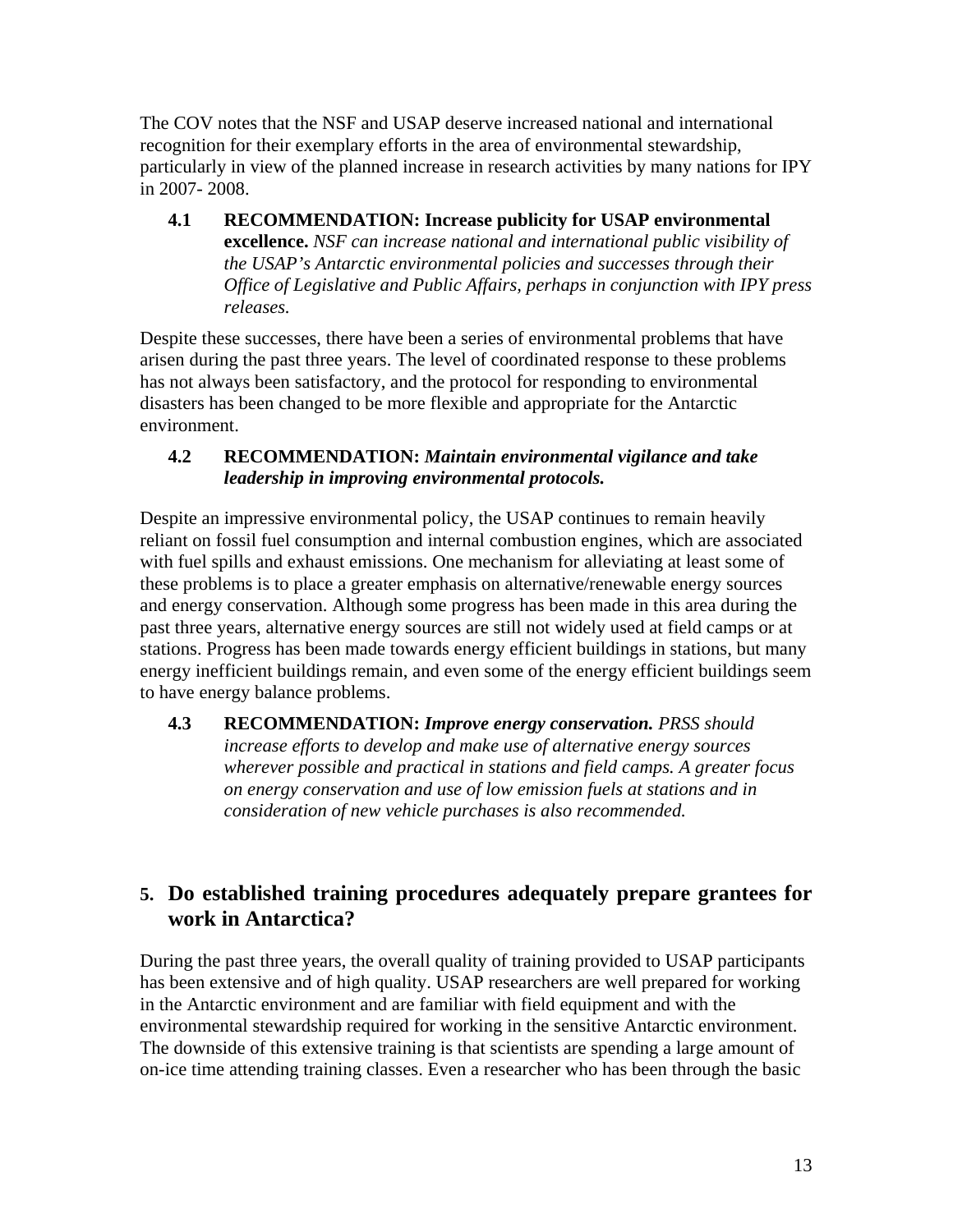snowcraft school may spend two full days in training classes, and twice as much time may be required for an inexperienced person.

The COV recognizes that some aspects of training require face-to-face, hands-on instruction, but believes a substantial amount of training could be accomplished using Web-based classroom technology, such as "Blackboard," that would allow researchers to have the option to complete some aspects of training on their own schedules before their arrival at McMurdo. Progress has been made in this area, (such as the in-progress development of the on-line altitude class available on the RPSC website), but currently no training can actually be accomplished prior to deployment.

#### **5.1 RECOMMENDATION:** *Reduce researcher time spent in on-ice training. The PRSS, in conjunction with RPSC, should determine the aspects of training that can be transferred to a Web-based medium, and implement these changes in a timely manner.*

# **6. Does PRSS plan for and implement science support with due regard for quality of life issues?**

PRSS efforts to ensure that quality of life issues are adequately addressed in science support have been exemplary over the past several years and appear to be successful in all major relevant areas. Due regard appears to be placed on the importance of such issues at the research stations and aboard the vessels. By aggressively instituting satellite communication at field camps and remote sites, quality of life has been improved at these locations as well.

In regards to health issues and quality of life, measures taken to reduce spreading of viral and bacterial infections ("McMurdo crud") were successful. Annual reviews of procedures and policy by a medical commission also appear to be appropriate, in particular in addressing potential concerns (e.g., risk of meningitis or SARS outbreaks etc.).

The attacks of September 11, 2001 brought to reality what were previously unfathomable threats. An action of note, as part of the post 9-11 assessment of preparedness by PRSS, the DRAFT Comprehensive Emergency Management Plan for McMurdo Station incorporates a paragraph addressing potential threats from terrorism/biological weapons. This example is illustrative of the breadth of planning on the part of PRSS, and the comprehensive nature and overall regard for serious quality of life issues.

One quality-of-life issue that has not yet been adequately addressed is that of the quality of housing. While the COV recognizes that limitations exist with regard to housing options in locations such as McMurdo, with a high transient population and a wide range of personnel and scientists deployed, there still appear to be areas where significant improvement is possible.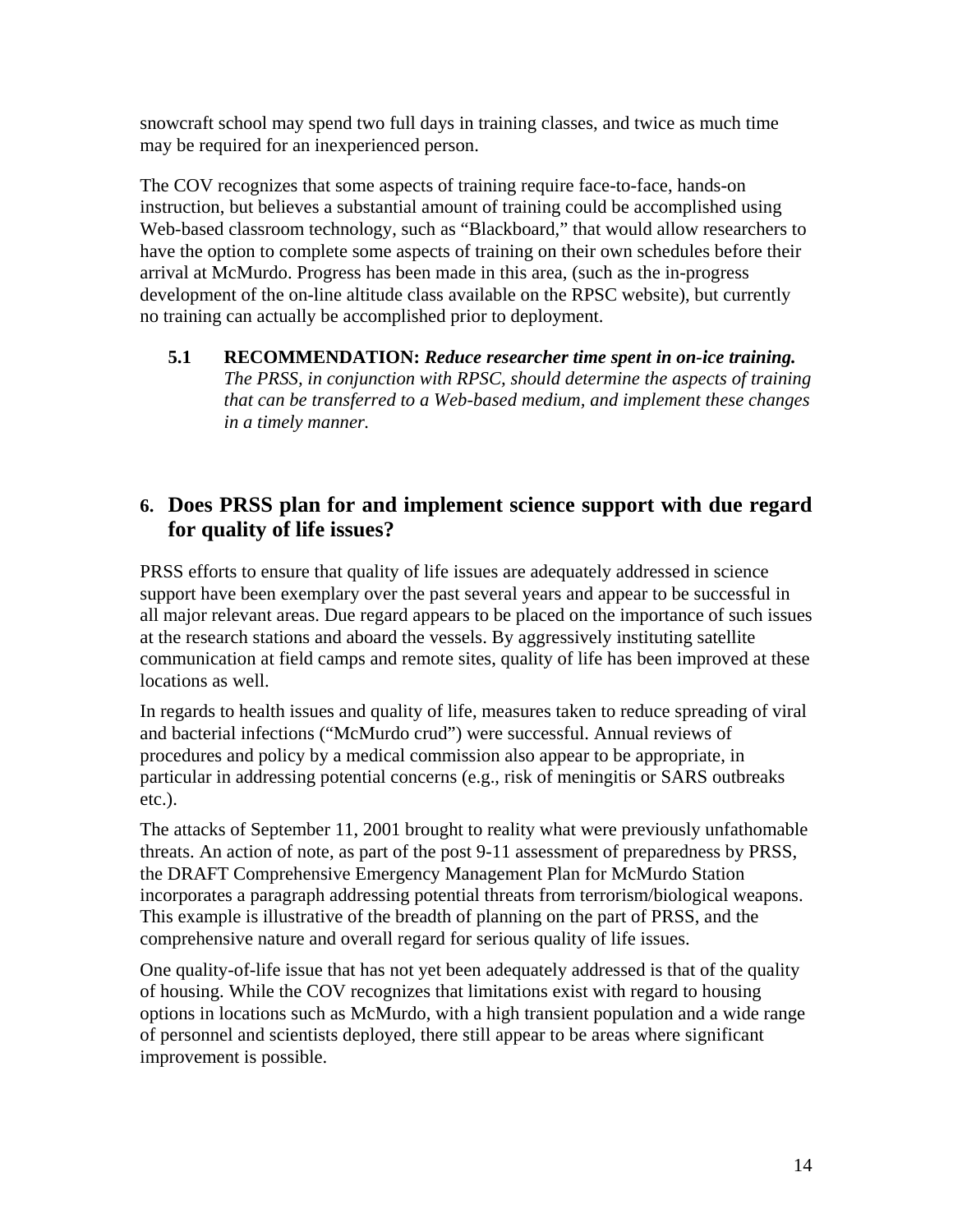**6.1 RECOMMENDATION:** *Improve quality-of-life aspects in the area of housing, focusing on more amenable conditions in dorms and more flexibility in accommodating room assignment requests.* 

# **7. Are the communication links between the science support organizations and grantees effective in raising and addressing outstanding science support, operations, and infrastructure issues?**

The PRSS had a broad range of feedback mechanisms including user committee recommendations, almost 50 workshops, working group recommendations, Science Advisory Boards, project Out briefs, which are tracked and assessed, individual communications and personal interactions with the OPP. With this range of input, there come significant challenges in addressing the needs of multiple disciplines and the diverse needs of individual researchers. PRSS uses these feedback mechanisms to identify and set priorities.

PRSS recognizes that logistical planning by the PIs requires considerable background knowledge and expertise, and the need to help researchers, especially new researchers, formulate their ORWs and SIPs. The New Proposers workshop is a positive step in providing pertinent information to researchers with little background in the complex logistical process required to operate in Antarctica. The ongoing development of the Raytheon planning group is also an important aid for new researchers. However, an added resource that could be introduced into the program for new researchers would be a formalized mentoring program. PRSS could match a new researcher with a willing, experienced researcher who could provide advice for preparing a sensible logistical field plan. This would allow more accurate planning and costing by PRSS.

### **7.1 RECOMMENDATION:** *Establish a new researcher-mentoring program. The PRSS, in conjunction with program managers and RPSC, should initiate a program to match a new researcher with an experienced researcher mentor.*

### *Area User Committees*

The Area Users' Committees are a very important forum of communication between scientists and support personnel. Beyond out-briefs, they are the only formalized means of information flow between the end users, NSF and RPSC. Recent moves toward making the committee meetings more efficient (less time spent on presentations and more on dialog) are welcomed. Emergence of issues and needs that stretch across and beyond the three principal Antarctic bases (e.g., IT security, data communications) indicate that coordination and integration among the three groups is necessary.

The User Committees provide an effective and timely way of getting information and recommendations back to both the NSF and the RPSC. The three standing committees are the Palmer, McMurdo, and South Pole Committees. These committees generally meet once a year either at the NSF or in Denver. Both sites have advantages, and disadvantages. When at the NSF, the committees have direct access to and discussions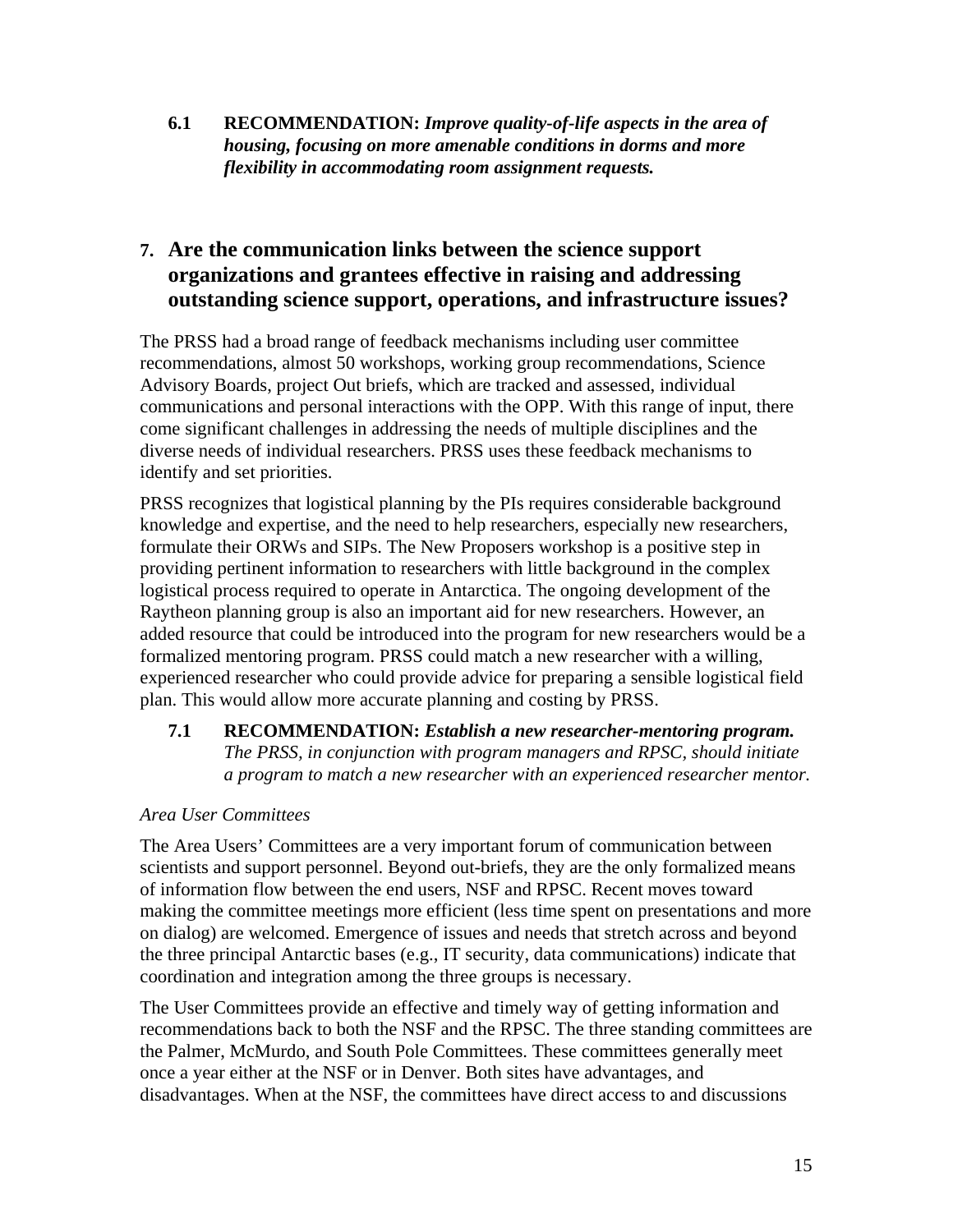with the NSF principals; while meeting at Denver provides similar access to the RPSC personnel who will implement the actual policy. By developing the principle theme for any meeting and identifying the NSF and RPSC personnel who need to be involved, the location could also be determined, e.g. NSF or Denver. When meetings are at RPSC then it would be extremely useful to have senior NSF representatives from both science and operations present. If the meeting had a specific important theme, such as IT, it would be useful to have those involved in this subject at NSF at the meeting. It would increase the effectiveness of meetings to have prior discussions or phone-conferences between the various User Committee Chairs and relevant committee experts in order to better coordinate and refine common requests from the various groups. IT issues illustrate the importance of this joint committee action.

Finally, it should be pointed out that User Committee recommendations to RPSC and NSF should provide a careful balance between strategic and tactical views. Recommendations should address long-term strategic issues, but can also provide "crisp" specifics of a tactical nature. And to be effective, the list of specifics should be prioritized.

**7.2 RECOMMENDATION:** *Continue and expand the Area Users Committees. Their importance to the PRSS is reaffirmed with some suggested modifications. Meetings can be made more efficient by distributing Minutes shortly after the meeting, then following up at midyear with a summary of actions taken. Intergroup coordination can be improved by an annual meeting (or video conference) with the three Chairs, PRSS and RPSC representatives.* 

# **8. Have the issues raised by the 2001 COV been adequately addressed?**

PRSS's response to the 2001 COV report addresses the major recommendations of the committee, but does not break them out into the subsections of the COV report. It appears that the responses are largely complete and satisfactory, but the level of detail varies. Also, the responses were written soon after the last COV and not updated prior to this COV to indicate further progress on addressing recommendations. Comparing the detail provided in the recommendations with information provided to this COV (2004) indicates that further action is warranted on some items. Our evaluation of the PRSS's response to the recommendations of the last COV is as follows, keyed to the section numbers in the COV report from 2001.

Major Recommendation 1. While PRSS has implemented screening processes to cut down on the number of proposals reviewed, the funding stream still seems to bog down at times, especially in proposals that seek support for projects that are not routine. This is primarily manifested as a lag in obtaining a final budget estimate from Raytheon and from high estimates. Specifically:

2.1.1a. It appears that the field logistics planning process could be improved further, especially the steps from SIP to RSP. Making this process more efficient would help USAP by enabling more accurate estimates of funds available to both PRSS and to the